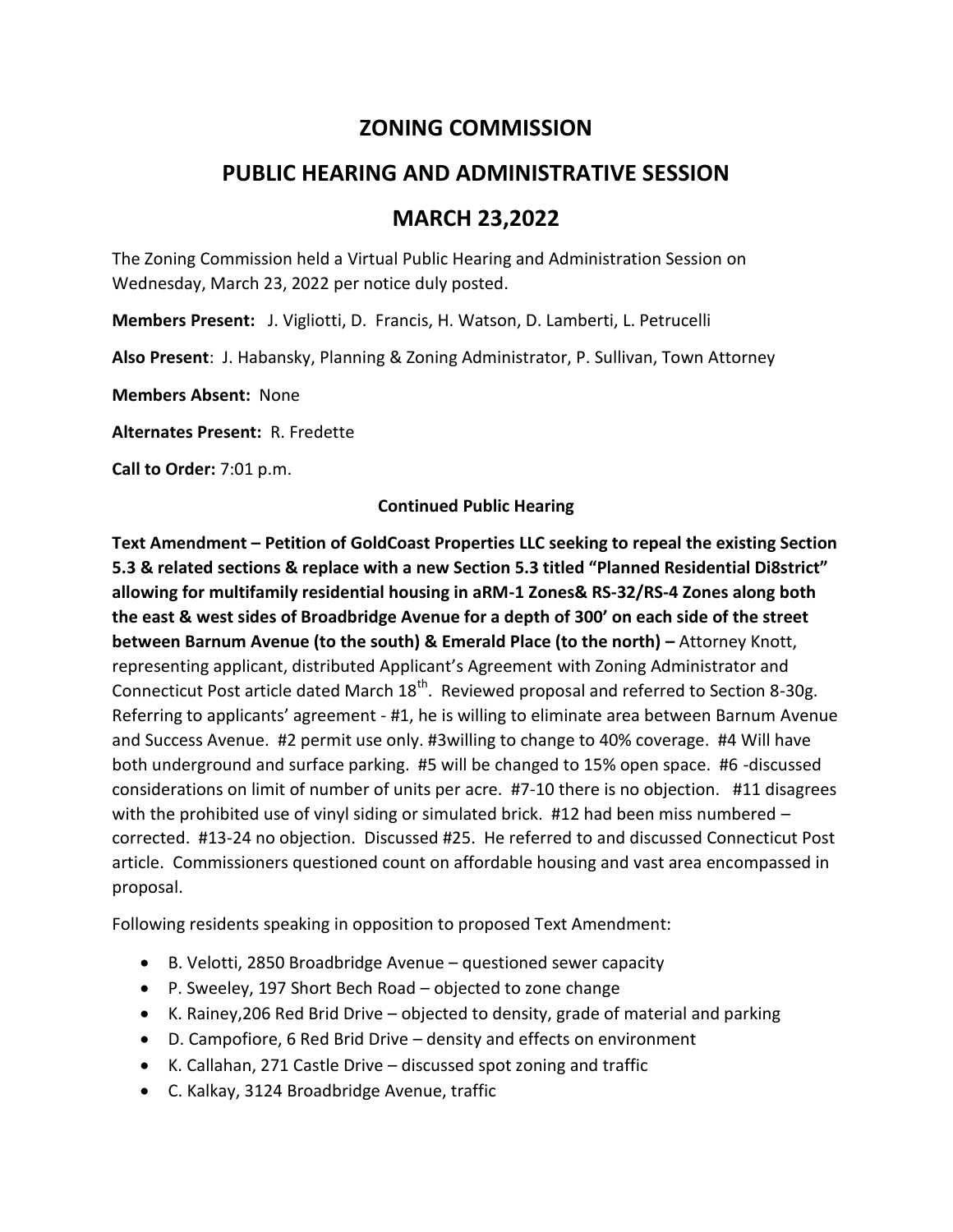- J. Stewart, 3125 Broadbridge Avenue traffic
- N. Gloriosa, 2890 Broadbridge Avenue traffic
- A. Safardiu, 2910 Broadbridge Avenue Traffic and density
- S. Leslie, 1551 Broadbridge Avenue Drainage and traffic
- C. Topalski, 150 Carol Road objects to multi-family housing, traffic
- **•** L. Dancho,  $10^{th}$  District Councilwoman Discussed zoning regulations and traffic
- G. Cann, Councilman, trffic, no sidewalks, drainage and need to adopt town-wide regulations for housing
- L. Hoydick, Mayor, Feels Zoning needs to review Section 5.3, cannot compare this project to TOD and complimented previous speakers
- Resident, 2688 Broadbridge Avenue Density and Traffic
- Resident 54 Striekfus Road traffic
- Resident, 95 Red Bird Drive- density
- Resident, 707 Hawley Lane traffic

Entered into record opposition signatures along with numerous letters and e-mails received from residents.

Attorney Knott discussed simulated brick and vinyl siding believing they are not lower grade materials.

**Seeing no other members of the Public who wish to speak, Mr Petrucelli made a motion to close Gold Coast Properties. The motion was seconded by Mr. Vigliotti. The motion carried unanimously.**

**Recess 8:15 p.m. Resume 8:18 p.m.**

## **New Items**

**Text Amendment – Petition of the Stratford Zoning Commission seeking to amend Section 15B to integrate adult-use cannabis into the existing medical cannabis regulations –** Mr. Habansky noted that most of the changes would be removing the word "medical" and replacing with "adult-use". He reviewed letter dated February 24<sup>th</sup> regarding regulations. Noted DEEP had no comments. Most Health Department recommendation were included. Planning Commission gave a favorable recommendation with additional comments. There can be two (2) adult-use facilities in Stratford which would be heard under Special Case criteria. He addressed potential traffic issues. Mayor Hoydick and John Caissey spoke in favor of Text Amendment.

**Seeing no other members of the Public who wish to speak, Mr Francis made a motion to close Text Amendment. The motion was seconded by Mr. Petrucelli. The motion carried unanimously.**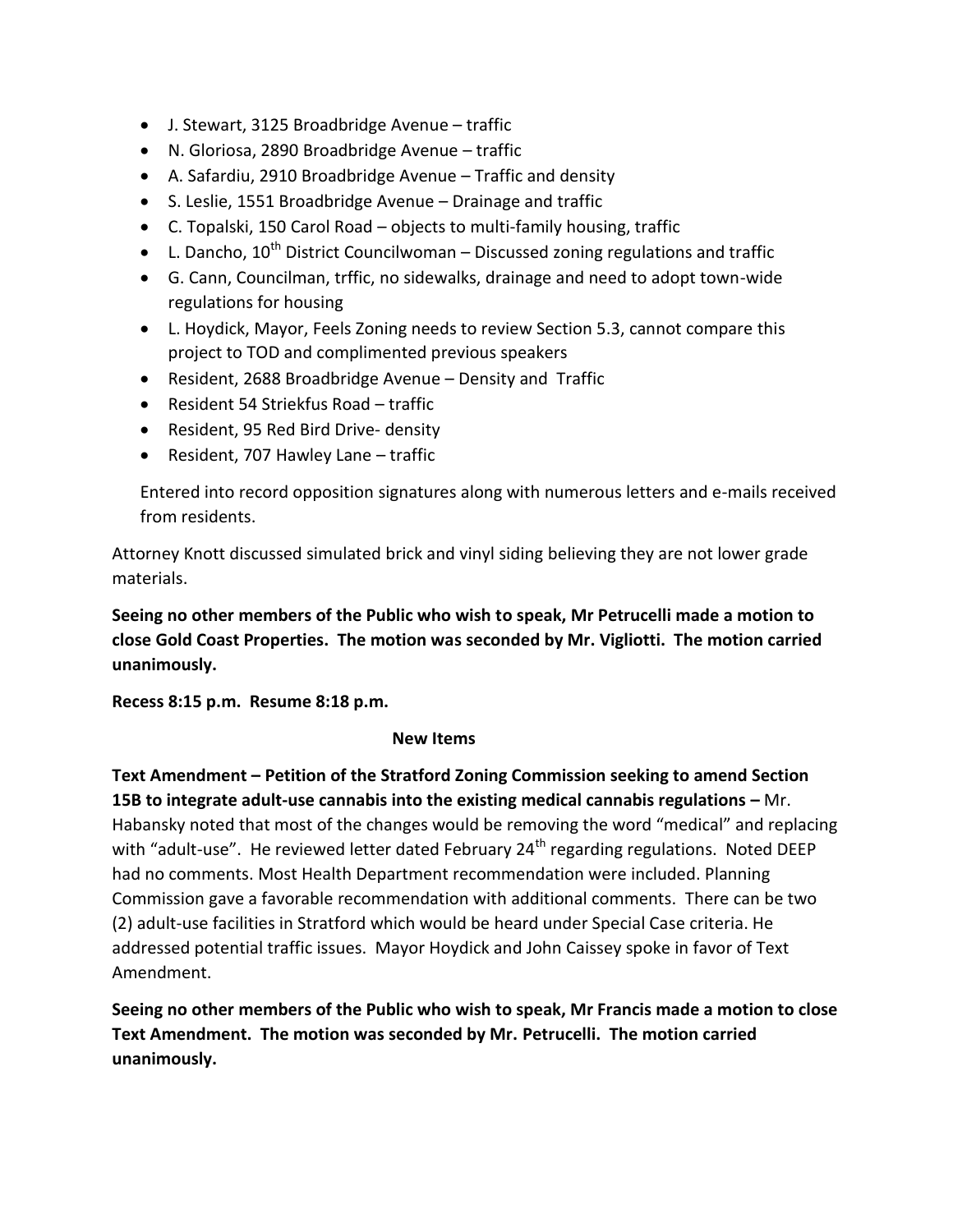**Text Amendment- Petition of 225 Lordship Boulevard LLC seeking to amend the Zoning Regulations by creating a new Section 31 titled "Lordship Boulevard Housing Zone" (LBHZ) –**

**225 Lordship Boulevard – Petition of 225 Lordship Boulevard LLC seeking a Site Plan Review and Change of Zone from CA to the proposed LBHZ-**

**225 Lordship Boulevard Petition of 225 Lordship Boulevard LLCV seeking a Site Plan Review under the proposed Section 31.3 of the Zoning Regulations to construct a 4-story 100-unit affordable housing development pursuant to Section 8-30g of the CGS, on a property with an existing 69-unit apartment building and an existing 120,000 square foot self-storage facility located in a CA Zone. A Coastal Site Site Plan Review & Erosion & Sediment Control Review applications have been submitted with this application –** Attorney Rizio, representing petitioner, discussed amendment to create Lordship Boulevard Housing Zone. Referred to and discussed staff comments noting he is in agreement. Commissioners questioned elevation of building, bike racks and rooms, sidewalks, parking, and height of building. Attorney Rizio discussed parking (110 new spaces), entrance and egress, building layout, site plan review. There will be 66-1 (one) bedroom and thirty-four (34) two (2) bedroom apartments. He entered into record photographs of the property.

R. Ahuja discussed the building, landscaping and floor plan.

S. Smolo gave a traffic evaluation.

Attorney Rizio noted he is in concurrence with all Architectural Review Board recommendations except building cannot be moved forward.

**Mr. Vigliotti made a motion to continue Public Hearing pending reports from Waterfront Harbor Management and DEEP. The motion was seconded by Mr. Francis. The motion carried unanimously.**

**Mr. Petrrucelli made a motion to close the Public Hearing. The motion was seconded by Ms. Vigliotti. The motion carried unanimously.** 

## **Administrative Session**

**Text Amendment – Petition of GoldCoast Properties LLC seeking to repeal the existing Section 5.3 & related sections & replace with a new Section 5.3 titled "Planned Residential Di8strict" allowing for multifamily residential housing in aRM-1 Zones& RS-32/RS-4 Zones along both the east & west sides of Broadbridge Avenue for a depth of 300' on each side of the street between Barnum Avenue (to the south) & Emerald Place (to the north) – Mr. Petrucelli made a motion to table Text Amendment. The motion was seconded by Mr. Francis. The motion carried 4-1 with Ms. Lamberti in opposition.**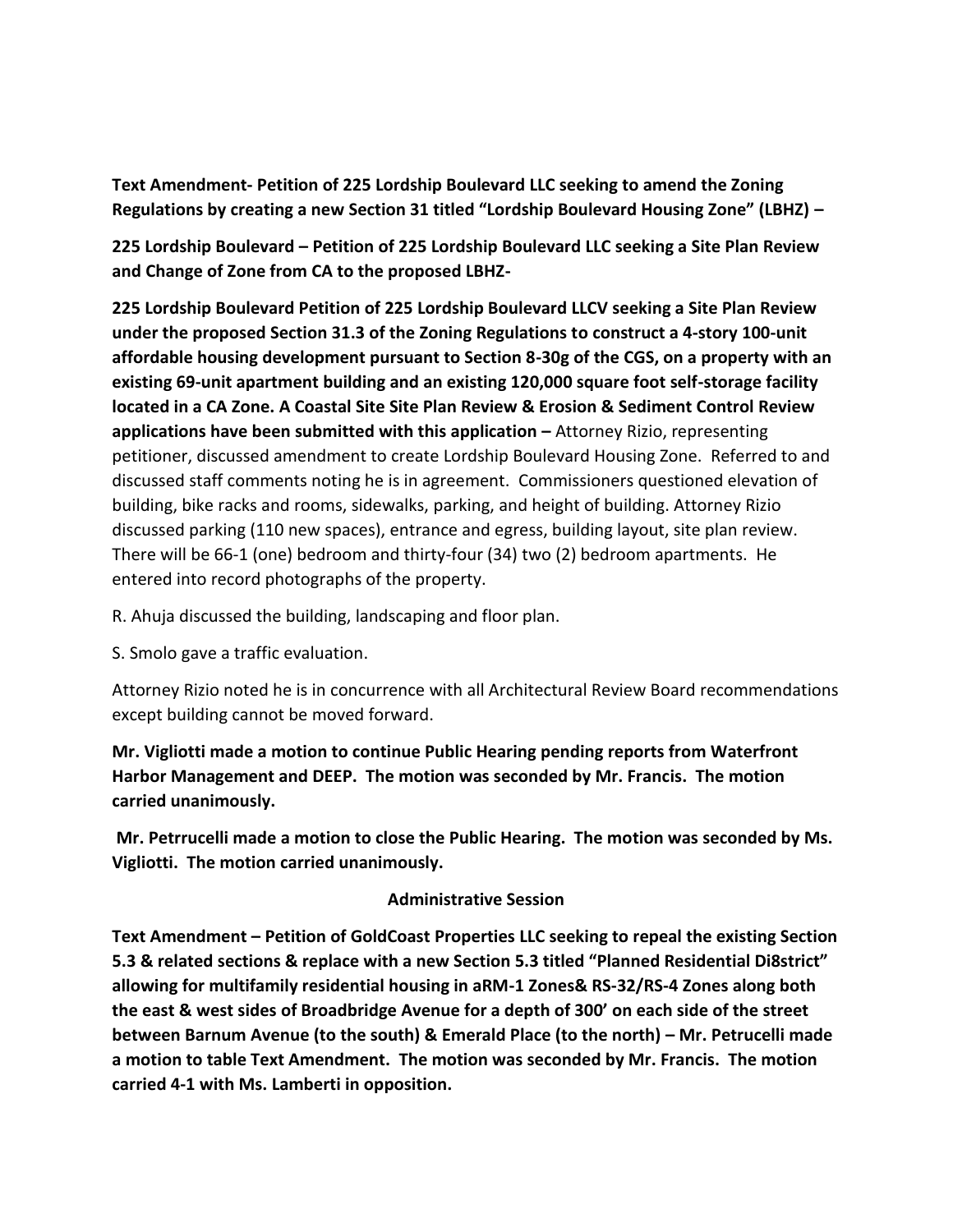**Text Amendment – Petition of the Stratford Zoning Commission seeking to amend Section 15B to integrate adult-use cannabis into the existing medical cannabis regulations - Mr. Petrucelli made a motion to approve Text Amendment incorporating recommendations set forth by Planning Commission. The motion was seconded by Mr. Francis. The motion carried unanimously.**

**Text Amendment- Petition of 225 Lordship Boulevard LLC seeking to amend the Zoning Regulations by creating a new Section 31 titled "Lordship Boulevard Housing Zone" (LBHZ) –**

**225 Lordship Boulevard – Petition of 225 Lordship Boulevard LLC seeking a Site Plan Review and Change of Zone from CA to the proposed LBHZ-**

**225 Lordship Boulevard Petition of 225 Lordship Boulevard LLCV seeking a Site Plan Review under the proposed Section 31.3 of the Zoning Regulations to construct a 4-story 100-unit affordable housing development pursuant to Section 8-30g of the CGS, on a property with an existing 69-unit apartment building and an existing 120,000 square foot self-storage facility located in a CA Zone. . A Coastal Site Plan Review & Erosion & Sediment Control Review applications have been submitted with this application -** Continued

**Approval of Minutes –** Mr. Petrucelli made a motion to approved the minutes of February 23<sup>rd</sup>. The motion was seconded by Ms. Lamberti. The motion carried unanimously.

## **Administrative –** none

## **CAM Site Review –**

- **Text Amendment – Gold Coast Properties New Section 5-3 – Mr. Francis made a motion to table. The motion was seconded by Mr. Petrucelli. The motion carried 4-1 with Ms. Lamberti in opposition.**
- **350 Lordship Boulevard – PV Asset Management- Mr. Francis made a motion to approve with stipulation that maintenance plan be implemented, letter from licensed engineer be provided and implementation of Architectural Review Board recommendations be followed. The motion was seconded by Mr. Petrucelli. R. Watson made an amendment to include an M-4 permit post construction that clearly details requirements. Mr. Francis made a motion to approve. The motion was seconded by Mr. Petrucelli. The motion carried unanimously.**
- **775 & 975 Lordship Boulevard – Stratford Development – Commissioners concurred that a licensed engineer be utilized, compliance with MS-4, DEEP approval and recommendations from other departments be received. Mr. Petrucelli made a motion to deny. The motion was seconded by Ms. Lamberti. The motion carried unanimously.**
- **225 Lordship Boulevard – 225 Lordship Boulevard LLC -** continued